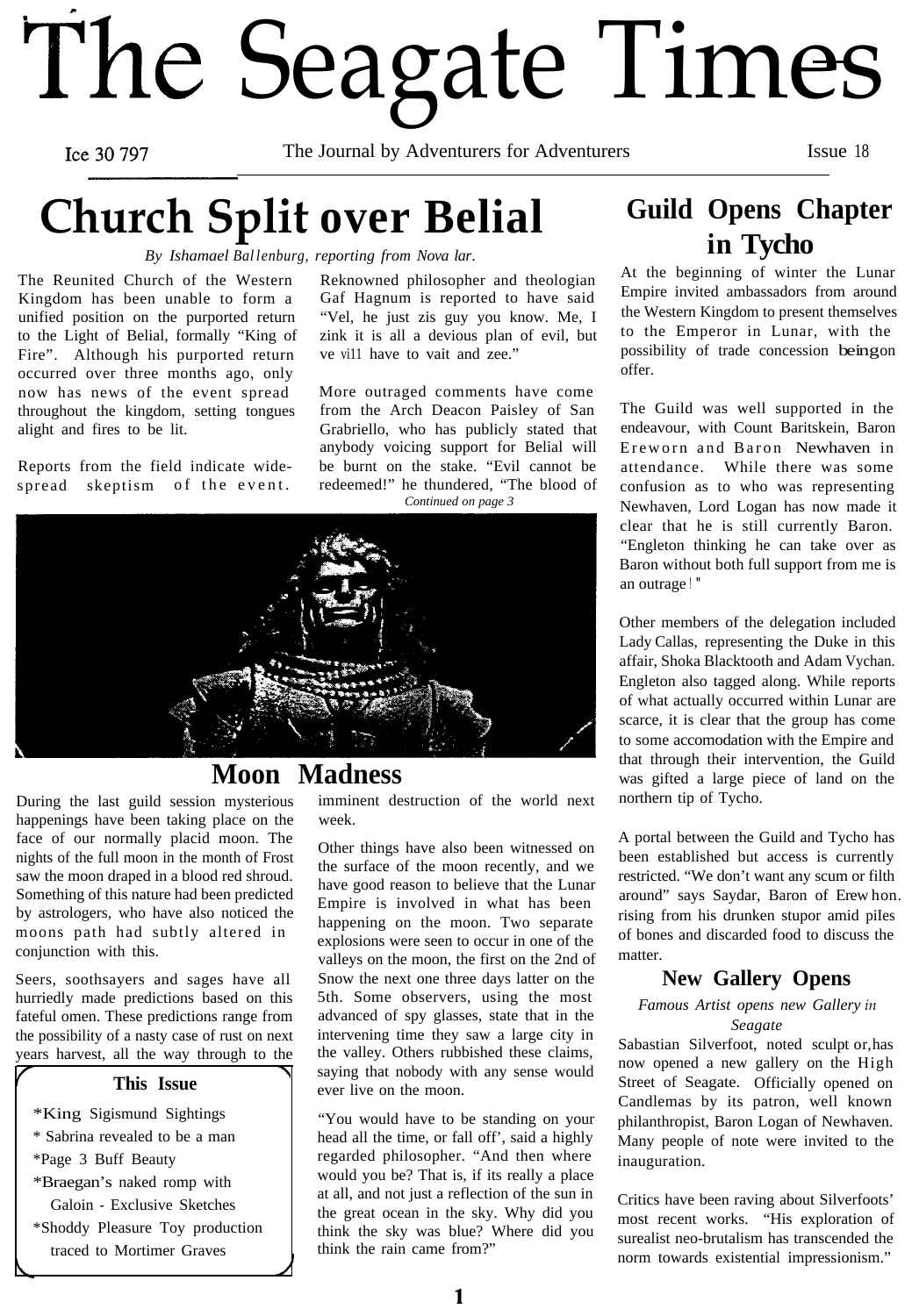#### **Unwelcome Uzi Under Observation**

Prospects are becoming grim for Uzi Urksome being accepted as a full member of the Seagate Adventures Guild. The Guild is rumoured to be considering declining Uzi as a full member after recent personal and legal offences.

A member of Guild Security commented "Uzi will be under close scrutiny in the next quarter. Any complaints by any members of his next party will finalise our position." It will be a true trial for Uzi - he has been added to a part consisting entirely of females. Interviews with party members confirm they have been advised to "keep him in line".

Other Orcish Guild members have expressed outrage at the "cruel torture in trying to restrain an Orc's basic needs". Even more Orcs have volunteered to take his place. On approaching Uzi on the matter, he did not comment but only walked in circles, muttering and clutching his groin.



## **Hard Bastards Required**

*Miranda of Tel Akbik requires jive to six hardened adventurers for a mission of maximum peril and danger. Payment in items not exceeding 20,000 silver pennies each. Contact Guild reps for more details.*

## **Tax raise exposed as Fraud**

The editors of the Seagate Times would like to apologise to its readers for the confusion sown by the article in the last issue titled "Increase in Tax Rate."

Staff at the Times forcefully put the blame for this error at the feet of unknown provocateurs wanting to bring the honourable newsletter down. Many have spoken with anger towards both the Duke's court and the management of the Adventurers' Guild.

For the record, neither the Duke nor the Adventurers' Guild had or has any plans to raise income tax, at least for this year. The spokesman for the Seagate Citizens Association has reacted angrily to news of this retraction. "When the news that those Guild bastards were going to fork over more of their ill-gotten gains to relieve the financial burden on us, I was overjoyed. Many people outside of Seagate think its all milk and honey here, having this great cash cow just next door. But it isn't, I tell you. Those adventurers come into Seagate with their noses up the in air, smashing up the pubs and hostels, and lusting after our young people."

Those members who did pay the extra tax will not receive any refund or compensation state the Times' Editors, who were responsible for collecting the extra tax. Any complaints will be examined before filing, but due to the Editors being about to take extended vacations in the south seas, any replies will be slow in coming.

# **Poetry Corner**

**Garroth the Werewolf**

Axy Geldrax

*Garroth is a Werewolf a Greater no less! His sordid exploits, I will now confess Whilst bathed in Moonlight with hisfriends did he fight So take a metal cage, for the Moon, and the pest.*



## **Quotes**

"This Glaive is a very delicate piece of weaponry" - Morgan the Orc

"If it looks like a dwarf, smells like a dwarf and tastes like a dwarf its probably a dwarf. A common saying in my village." - Morgan the Orc again

"Demon King with a sword that steals souls. Is that bad?" - Sebastian Shadow Weaver

"Just give godboy some more money." - Blackthorn, talking about Archbishop

"Being such a skilled courtesan, Isilith is good at both types of arse licking." - Blackthorn again

"I'm not into giving hostages, especially when I'm one of them" - Eric

"Put that cow down right now! We're not taking it with us." - Blitzkreig

"Engelton needs a giant around just to carry his ego." - Callas

"Hey, I'm not that strong" - Vychan the Giant

"I can feed myself' - Saydar

"Do we need air on the moon?" - Blitzkrieg "No, the bomb will work fine without air" - Alchemist

"Wait a minute. We're going to attack vampires from outer space, we're taking a cat to get there, and it's costing us half a ton of sorbet for the priveledge." - Blitzkrieg

"Be careful my armour may be hot." - Sir TY

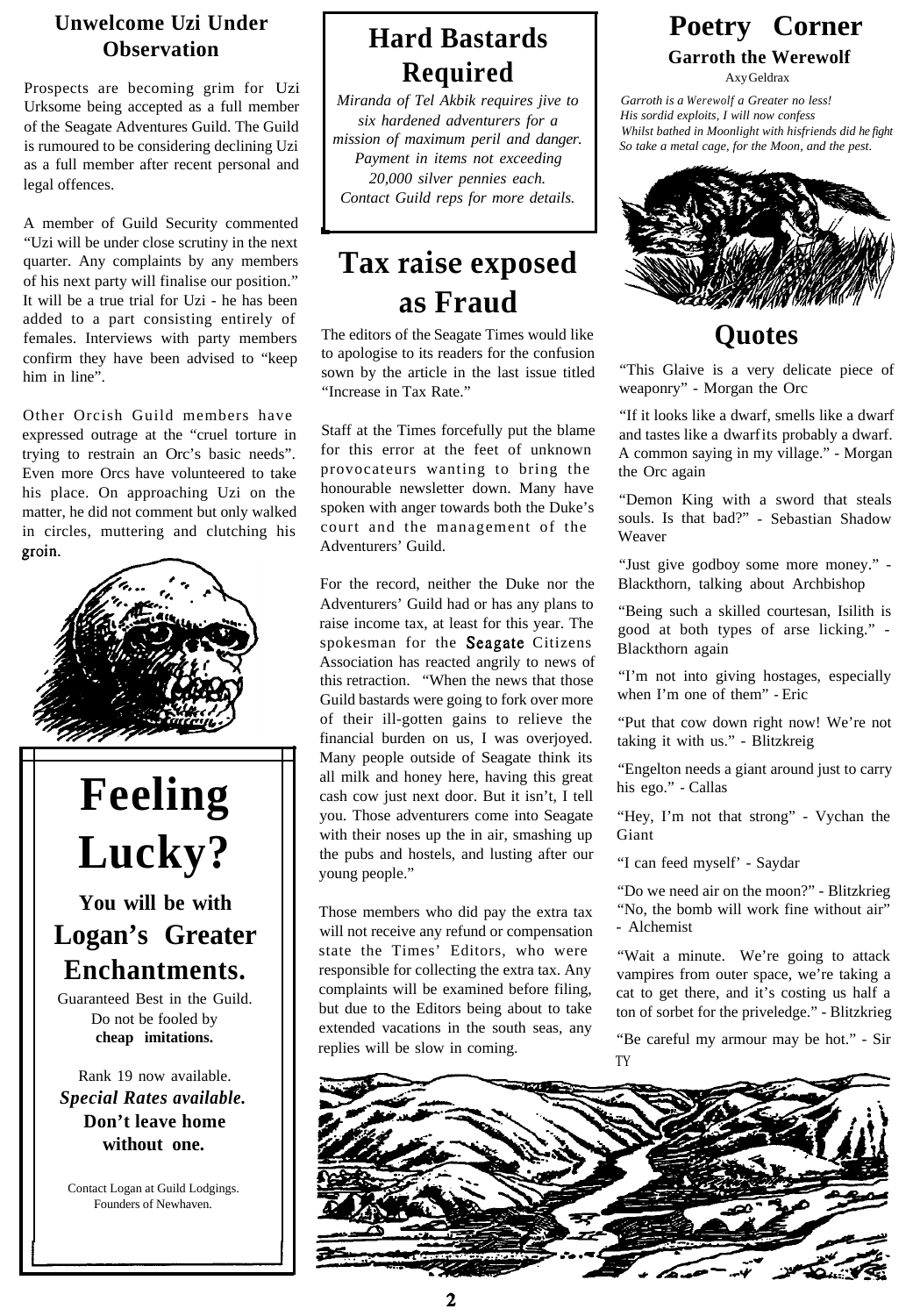## **Troll Attacks Soup Kitchen**

*article by E. Carter* On the morning of the 16th of Frost a 25ft troll emerged from Seagate harbour, attacked the port, terrorised and ate the local children. If it wasn't for the actions of a party of Guild adventurers the outcome could have been much worse.

The party were in the process of departing for parts unknown when the troll emerged from the harbour and started attacking the children. Immediately the party sprang into action. Witnesses noticed that the troll was wearing an amulet that emitted a stream of air, presumably how it survived underwater. It also possessed a breath weapon of superheated steam. It would occasionally grab a child, dip it in a shoulder bag full of some sort of powder, steam it, then consume it whole. This seemed to help cure it's wounds.

The party was able to drive the troll back into the harbour moments before the militia arrived but not before two buildings were severely damaged, three children killed and many others severely injured. One of the buildings was a soup kitchen/healer clinic for the poor, run by a member of the Adventurers Guild, Phaeton D'Tama. He arrived soon after, along with other Guild Healers to care for the injured.

We managed to interview him while he was performing healing arts on the children. The following quotes were obtained.

"Yes something is going to have to be done about that troll. I intend to speak to the Guild Council about this. Can't have this sort of thing going on and we'd better find out if there are any more of them down there.

"It may be connected with the red moon and starless nights but I'm not precisely sure. Certainly the stars have been foretelling bad portents recently and this could be one of them.

"Yes I'm sure the surviving children will make it, Diancecht be praised."

#### **Church Split over Belial**

*Continued from page 1*

innocents will be the price for this transgression. Mark my words, there can never be an accommodation with the forces of Darkness."

"Shit! The fucker has sold us out. A dozen innocent children gone to the knife for nothing" exclaims one distraught occultist, but another is reported as saying "I believe it is all a long term devious plan by Belie1 to unthrone the newly awoken demonic emperors. We



## **Page 3 Orc. Whoooaaaah!!!**

will triumph in the end, and all power will be ours."

Our diplomatic sources have indicated a growing resentment at the continual outrages committed by the members of the Adventurers Guild. Some Aquilan nobles have gone as far as suggesting the Kingdom should annex Carzala and put the Guild under the control of the Crown.

No comment has been heard from the Archbishop of Mordeaux as of yet, with sources close to his Grace saying the

Michaelines are threatening to break away should Belial be acknowledged as a Power of Light. The followers of Uriel are likely to join the split if it happens, insiders are reporting.

"Things are looking grim." says one churchman, "with the last war still fresh in peoples minds, and tension within the Kingdom still high, any split in the Church is likely to bring fighting back onto the fields of Aladar and Aquila. Already many nobles are once again preparing for war."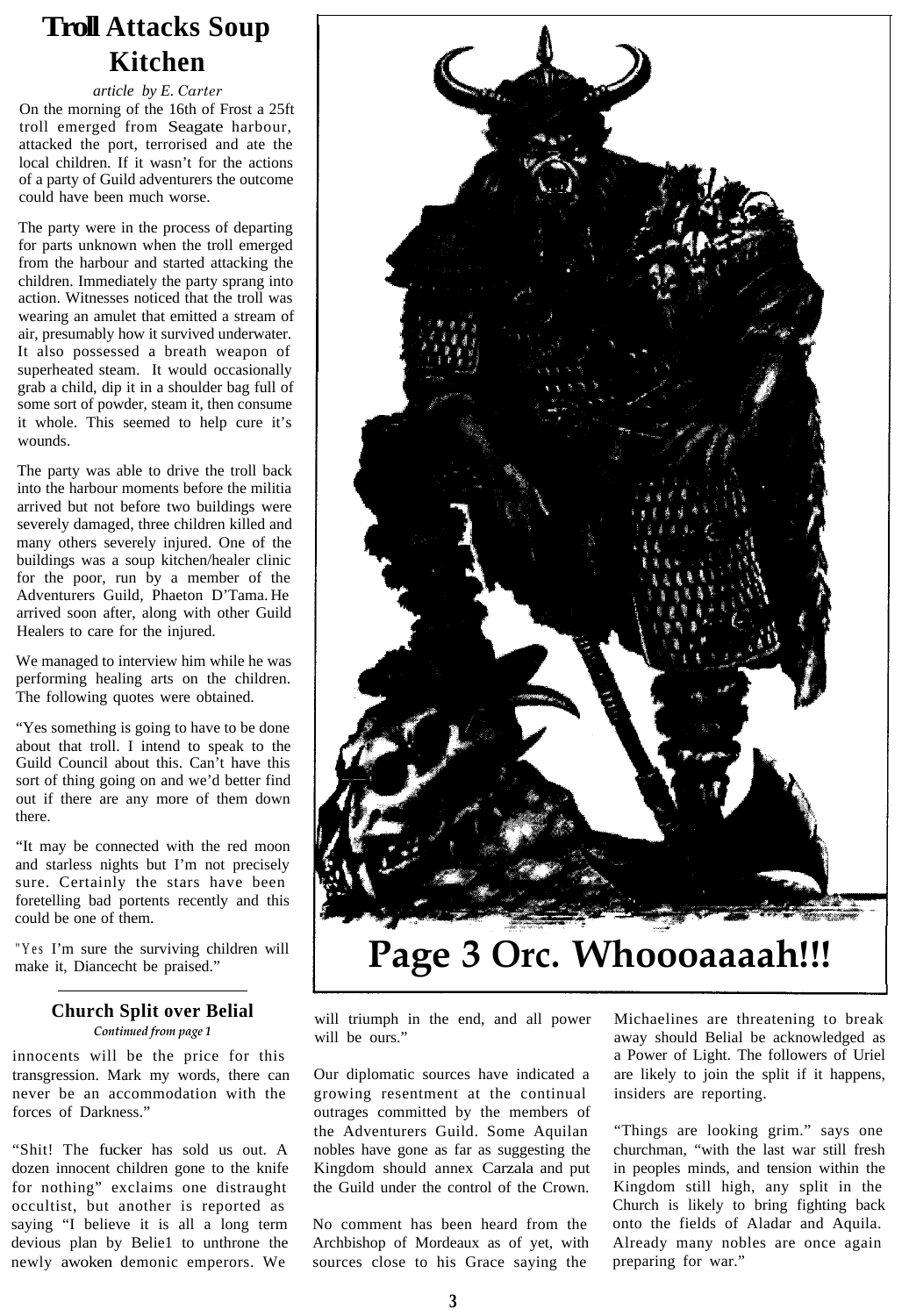## **Fight of No Return Riddle**



Rumours abound following the blood red moon and the later explosions witnessed by some on the moon surface. The empire, which has recently become politically active again after 500 years of isolation, is apparently responsible for at least one of the explosions on the moon.

The emperor upon consulting with his best astrologers and hauspexes had concluded, with typical Lunar paranoia, that the Empire was going to be invaded by an unknown extra-planar force, using the moon as a portal. In response to this threat the Emperor commissioned the outfitting of one of his navies flying ships, the "Fury" so that it could travel to the moon and deal with this invasion. The High Guild of Alchemists and Artificers quickly fitted out the ship with a multitude of siege engines

## **Another day, another plane saved**

#### *(excerpt from Eidolon 's notes of "The Eye of Norden")*

Running invisible through a deserted city with undead hunting us - even skeletons see invisible. Flying lightning creatures patrol overhead. Heading for central tower to insert eye that will recover employer's powers over the plane. Sun never moves in the sky. Bum tannery as distraction. Run past sundial. What! Stop. Party runs on. Read sundial. Kick sundial until it breaks. Message hidden in base - mystic poetry on summoning light from eye! Note down. Run after party - fast.

and also mounted some kind of methane powered rockets to it's sides. Those making the modifications said that the result would be somewhat akin to fireflight, but maybe faster in the airless void between the spheres. Air mages were taken along to provide breathable air for the duration of the journey. The heir to the Lunar Empire, Imperator Silvanus, volunteered to lead the mission against their distant foe. A group of the seldom seen Retributors also accompanied the flight, and the ship was supposedly outfitted with a doomsday device of some kinds.

Count Blitzkreig was in the Empire strengthening diplomatic ties with the Emperor. He witnessed the preparations. "A methane powered ship carrying a devastating bomb, filled with fire and air mages and berserk warriors. The stupidest and most explosive idea in the history of Alusia. When I found out the Prince was also going, I wished the Emperor my condolences." were his words about the events. Engleton who was also in the Lunar Empire representing the interests of New Haven apparently volunteered to accompany the crew of the ill fated journey, but was turned down.

When the "Fury" did not return Blitzkrieg was heard to say "I told them so." Apparently the ship with it's deadly payload met it's end on the surface of the moon. The explosion that resulted could clearly be seen with the naked eye. Very little evidence has presented itself to support the claims of the Lunar Empire, but they are convinced that their finest men saved the empire by laying down their lives. The exact nature of the foe has not been found, and with the apparent destructive force produced by the doomsday device carried on-board the "Fury", nothing about them will be.

Plan frontal assault on tower; charge; outer walls - flying lightning creatures, undead, goat-demons; lots of banishing, solar flares, blood; inner walls - more of same; up staircase past hordes of wights and wraiths. Decent Melee. Pause for breather. Up final flight of stairs. Evil Necro appears. Rest of party frozen. Showdown between employer and Necro. I figure out mystic waffle and summon light & Angel (using the eye). Employer and Necro die real quick. Pray. Angel leaves. Insert eye in tower. Success. Get paid. New twist - not even employer got thanked for saving the plane. Go home.

*You heard me before Yet you hear me again Then I die till you call me once more.*

The first guild member who can solve this riddle will win a magical Potion.

To win this valuable prize, be the first to give the correct answer to Bob the Messenger Boy outside the guild gates immediately after the Guild Meeting.

Additionally, since nobody has stepped forward to solve the previous editions' riddle, a lesser prize awaits the first correct solution to that riddle.

*Jorgen* the Sphynx



## **Logan Complains** (Nobody notices)

Newhaven Legal and Tax hereby serve notice of pending legal acti on against Uzi Urksome on behalf of Lord Logan Burv of Newhaven on charges o f defamation misrepresentation and infringements. trademark

The Seagate management regrets the incident in last issue and are not surprised by the activities of an Orc to undermine the honest reputation that Logan has.

*Editors Note: Fortunatelv Logan visited me and was able to inform me of Uzi's transgressions while arranging the funding of my new gallery.*

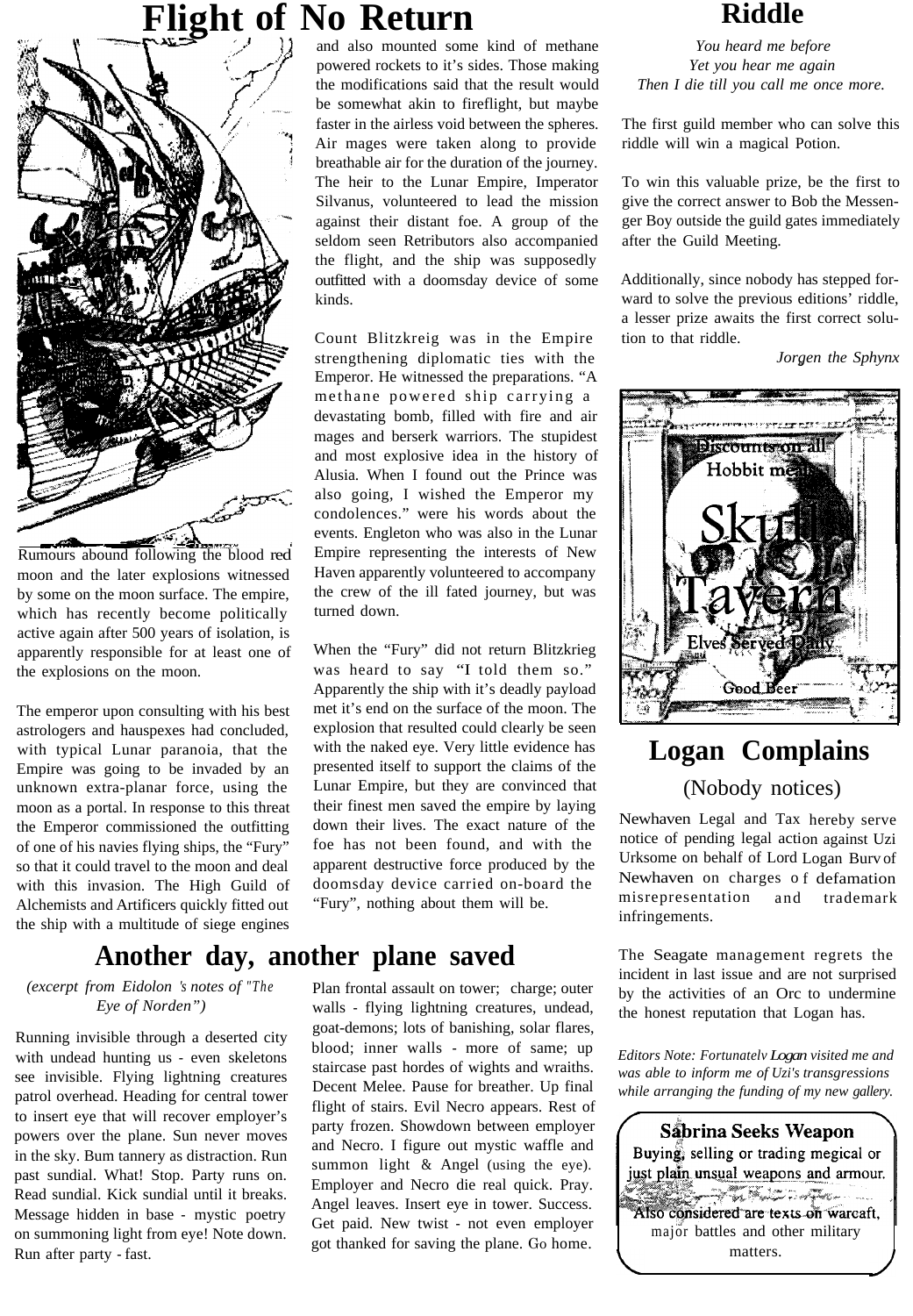#### Hey Editor;

What happened to Guild purity? My last party had halflings, gnomes,goblins, and chimpanzees, as well as elves. Of course, none of them were any use at any point. Me and the 2 E&E's could have done the whole thing faster, cleaner, quieter. Why do we bother with non-humans? Like I said to a halfling editor last time we adventured: Sebastian, keep out of my arc of fire...

Keep Karzala Klean. Eidolon

Hey Editor, (You better print this you weaselly little hobbit!)

To my fellow adventures, just a few more notes about the last lot of rogues I hung out with to help you decide if you ever wanna associate with them.

Vychan Adam Jones: A Stone Giant and an almost useful Earth Mage. He's big (he shouldn't wear those baggy shorts he's fond of) and getting tuffer all the time. But... he's still prone to bouts of psychosis at the strangest times. He's good in a fight, but his slow thinking and psychotic episodes make him not someone I'd trust behind me.

Saydar: An Orc and an Evil Necromancer. This guy is scum ! He's craven and cowardly, and has a sort of low cunning, which can be good if your well-being is of use to him. This orc suffers from the worst case of megalomania and should be eradicated now, while we still can!

Logan Bury: A good Human E & E Mage. His overwhelming greed at least makes him predictable, though he's not someone you should take to a bar or a brothel if you're looking for a good time.

Engleton Redwood: A Human, and probably the most competent Namer in the Guild (though Uric is better in a tavern). Another megalomaniac, but constrained by an incomprehensible moral code.

Callas Verdi... (some unpronouncable name): An accomplished Human Earth

## **Letters to the Editor**

Mage. This bitch looks stunning, but she has a heart of stone. And she gets this revenge thing! Anyone would think that she knew-suspected that it was me who got her pregnant.

Count Blitzkrieg: A staunch Human Fighter. I used to respect this guy, and thought he'd be a good leader. But he can't seem to take responsibility for his actions and make a decision. I almost thought he might deserve respect when he punched me (a good solid whack - and deserved as I was getting outta hand), but then the wimp went and apologised! Still, a good fellow, a hard core fighter, and someone you can trust at your back when the shit comes down.

Well... I hope this helps you in deciding if you wanna be seen with any of these fiends.

Regards, Shoka Blacktooth Esq.

#### Dear Editor,

I took offense at the "Just what are you?" quiz in Issue 17 of the Seagate Times. It appeared that the emphasis was merely on mindless violence and machismo rather than the finer talents. Moreover, I felt that the results were unashamedly biased towards those of orcish persuasion.

I myself feel that some of the more refined pastimes such as sewing, painting and singing, at which I am more accomplished, were neglected in favour of brutish pursuits.

I trust that standards will improve in the next issue, and that equal time be given to the artists and thinkers which make our Guild the refined establishment it is.

Cordially yours, Blitzkrieg.

*Editors reply: Say what?! Blitzy, you been smoking wacky weed or something? 1 think they must've forgot to remove a curse or two - either that or you've fallen on your head again. Try our new quiz on How Tough are you; if that doesn 't help, hit yourself over the head until you feel better.*



Hey Editor,

I'm off for a while till things cool down round here. Can't say what I did but it would be better if I weren't around. Can't really say where I'm going if you know what I mean. Just thought I'ld let all those orcs out there know.

Taking it on the Lam Scab

PS. If I owe you money tough luck. Heh, Heh, Heh.

Dear Estimed Editors,

I'm writing to say what a wonderful job you and your staff do, working late into the night to produce your delightful literary composition. Keep it up!

Appreciatively Yours, Avid Fan

#### Water Services

Learn to swim today and be safe in the water. Group or individual tuition available. See Aqualina at the Water College. Permanent Waters of Strength and

Waters of Healing also for sale.

## **Orc's Cryptic Drossword**



#### **Across**

- 1. Orcish drink served at Skull tavern (4)
- 2. Used as aftershave (4)
- 3. Another name for healing potion (4)
- 4. Sometimes used in blood transfusions (4)
- 5. Given to orc children as breast feeding alternative (4)

#### **Down**

- 1. Used to polish armour (4)
- 2. Often liberally applied to head of sleeping friend as hair restorer (4)
- 6. All-purpose cleaning solution (4)
- 7. Common orcish ritual ingredient,
- used before during and after ritual (4) *8.* Orcish pain reliever, anaesthetic (4)

*Solution on back page.*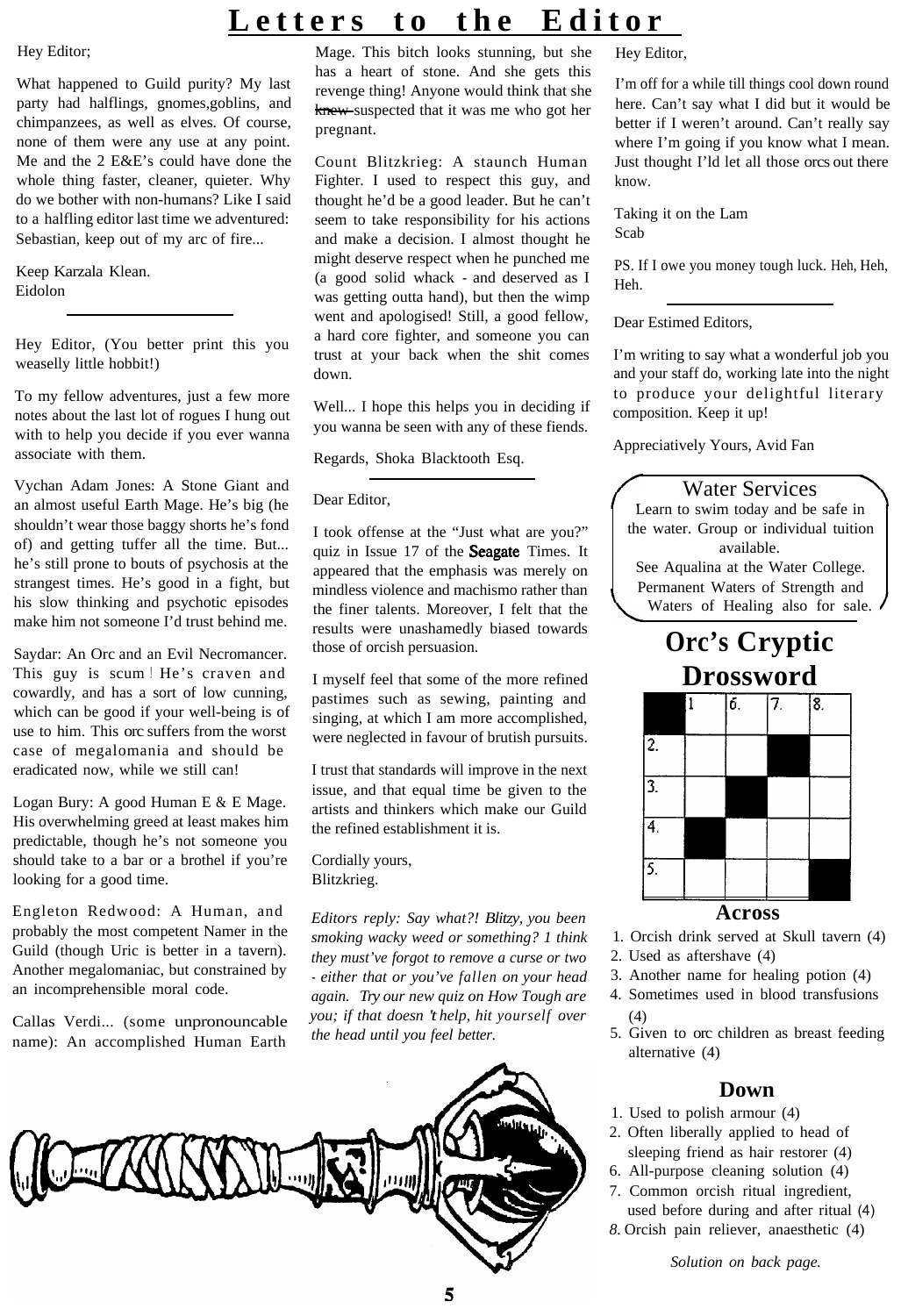*Hereunder is a puzzle. The first correct answer drawn from a hat at the end of next month, will win a craped item and an Individual True Name.*

*Answers can be sent to Borghoff, c/- Seagate Adventurers' Guild*

Reg the Rune Mage decided to supplement his dwindling supplies of silver pence by setting up a network of Rune Portals around the frontiers of Alusia. He decided not to bother with a Portal from the Adventurers' Guild to Seagate because people would be unlikely to use it for such a short distance. He also decided not to have a Portal from the Adventurers' Guild directly to his Hide. He proceeded to set up his network between the 10 locations that he had chosen. However, he had difficulty with setting up his Portals at the Superstition Mountains. His rituals there to connect to the Cloisters and to Nova Dom both failed multiple times, so he gave up on them.

Reg decided to charge 1 GS for each Portal used, with a minimum charge of 2 GS for a journey. If he had included his Hide on the schedule, he would have charged 3 GS to travel there from Nova Dom.

#### **Reg's Schedule** of **Charges**

| Adventurer's Guild to New Haven 3 GS  |        |  |
|---------------------------------------|--------|--|
| <b>New Haven to Nova Dom</b>          | 5 GS   |  |
| Brastor to Ruby Waters                | 3 GS   |  |
| New Haven to Seagate                  | 3 GS   |  |
| Brastor to New Haven                  | 4 GS   |  |
| New Haven to Superstition Mtns        | 4 GS   |  |
| Cloisters to Ruby Waters              | 3 GS   |  |
| Nova Dom to Ruby Waters               | 4 GS   |  |
| Cloisters to New Haven                | 4 G S  |  |
| Nova Dom to Seacroft                  | 3 GS   |  |
| Cloisters to Nova Dom                 | 3 GS   |  |
| Ruby Waters to Superstition Mtns 3 GS |        |  |
| All other journeys                    | $2$ GS |  |
| Seacroft to Superstition Mtns         | 3 GS   |  |

How many Rune Portals has Reg set up ?

(Bonus Question : What has this to do with killing a king ?).

#### ANSWER TO **CONUNDRUM** 1

1) The Fire mage was the dwarf, Fingers. 2) The dwarf was female.

3) The party leader was of the Witchcraft College.

**Bonus answer** : Cordwainerson is most likely to have been the scribe.

Congratulations to the winner of the last Conundrum :

## **Conundrum 2 How Tough are you?**

Try our handy quiz to find out whether you've got what it takes to make it in the 5. When stumbling across an Orcish Adventurer's Guild! raiding party do you...

- 1. When you get a bloodstain on your
- (a) Drink a healing potion before you  $(c)$ fall unconscious (d) Pay them their wages
- 
- $(c)$  Fail to spot it among all the other bloodstains that cover your armour
- fresh . . . Elemental do you... . .
- 
- 2. What is the first thing **you** do when (b) Drink your preturning to the Guild?
- (a) You don't know, you're not usually (c) Stub it out with your toe conscious ... (d) Send it into the peasant village
- get yourself a drink of it to light your cigar
- (c) Remove those dozen odd curses and
- incriminate you (a) Kiss the ground
- (e) Hold your nose (b) Purify
- 3. Where is your favourite place to go for a drink?
- (a) The Guild, its the only place you can afford
- in Seagate ... you<br>One of the several **Orcish** taverns in ... (a) Pool party funds to buy one
- (c) One of the several **Orcish** taverns in (a) Pool party funds to buy one<br>Seagate (b) Replace those you can affor
- (d) The neck of an unsuspecting. (c) Refill the wagon
- (e) Everyone else buys you drinks you
- Titan do you... do you
- 
- (b) Fall unconscious and start regenerating
- (c) Smack it back
- (d) Curse the forces **of** light
- **( e)** Look **rueflly at the** mark on **your** mithril plate
- 
- 
- (a) Faint<br>(b) Take cover so that you can muster clothing do you... enough forces to defeat them later<br>  $\therefore$  Drink a healing potion before you (c) Feel sorry for them
	-
	-
- (b) Cast a clean cantrip (e) Fire your personal guard for  $\overline{c}$  Fire your personal guard for  $\overline{c}$
- (d) Squeeze it into a vial while its still 6. When faced with an angry Fire
	-
- (e) Buy a new set (a) Hope you'll be in a resurrectable ... state later
	- $(b)$  i Drink your potion of fire resistance
	-
	-
- (b) Change out of your war gear and (e) Tell your champion to save enough
- geases that have been annoying you 7. When you wake up in the morning do ... (d) Hide anything that's going 'to you:..
	-
	-
	- . . (c) Storm the nearest castle to obtain breakfast
	- (d) Roll over and wait until dusk
	- (e) Order a feast to celebrate

(b) One of the several reputable taverns 8. When restocking healing potions do in Seagate vou

- 
- (b) Replace those you can afford to
- 
- innocent (d) You don't need them any warm<br>
Everyone else buys you drinks you blooded victim will do
- don't need to buy your own (e) Find out what flavours are available
- 4. When hit by the mighty blow of a 9. When faced with overwhelming odds
- Die (a) Give up all hope
	- $(b)$  Pull out all the stops and try your best
	- (c) Decide to call in the rest of the party for once
	- (d) Call Master
	- (e) Mention how much your ransom is worth

#### **Your Score**

*Mostly (d) 's*

There are laws against your sort in decent places, and we don't want you here in the Guild. Get lost.

#### *Mostly (e) 's*

*The* Guild is honoured by your presence my Lord. And I meant no offence by this lowly quiz. Congratulations, you win!



*Mostly (a) 's*

Go back to mama, cry-baby.

*Mostly (b) 's*

Mr Average. There's too many sheep like you in the Guild already - perhaps you should try animal husbandry instead.

*Mostly (c)'s*

*Now* that's a real adventurer! You are a hard killer like me. See ya down at the Skull Tavern.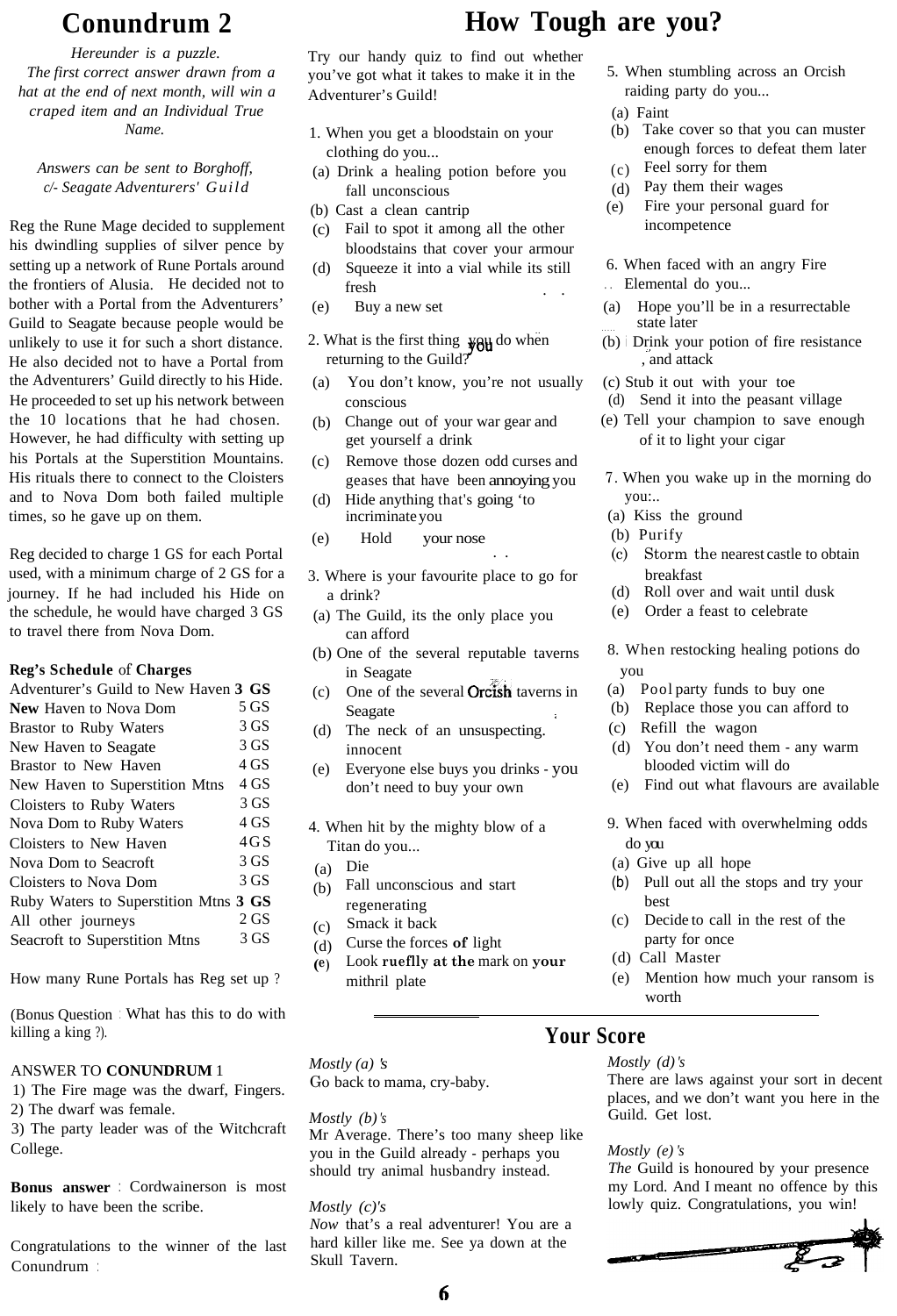## **Terranova Report**

*by Marcus Du Bois.*

*Seagate Times Special Correspondent.*

*The* months of Vintage and Frost have been fairly quiet after the exciting events of the previous few months. The continued disappearance of former Governor Don Francisco Pizarro de Cordoba , his lieutenant Don Pedro de Alvarado, and their ships and crews is a matter of some concern both to their friends and to the new Destinian government of Terranova, however Governor Don Juan Diego Rodriguez y Soraluce de Santiago has been settling into his post and settlers here have begun to relax and think of the future.

The Governor has brought in specialist mages from the Baronies to assist in jungle clearance, and the highland gold that had been being refined at Puerto Feliciano is now beginning to flow through Puerto Damieno. The cooler dry-season weather has also been a blessed relief.

The strange events of mid-Frost have caused much concern amongst the settlers and wide-spread panic amongst the native Lizard-folk, who have many legends telling of "an end to time", and the destruction of the sun and stars. Fortunately the situation seems to have calmed with the stars return

Special Update, Ice 6th: Three weeks ago we lost all contact with the gold mines and the highland cities of the Black Saurians. On the 20th of Snow, Governor Juan Diego despatched a strong military expedition to investigate. The expedition was under the command of Don Juan Velasquez de Leon, a former Lieutenant of Don Pizarro, and expert on the dangerous Terranovan jungle. On the 29th we lost contact with the expedition, and a small patrol sent on wings to re-establish contact has also not returned. Rumours have come out of the jungle via our Saurian allies of terrible creatures beingsighted , and whole villages disappearing. I will attempt to verify some of these tales, and send an update in time for the next issue. I have also received a report that the portal from New Destiny to the Elven Isles is becoming increasingly erratic, and I hope that these events are not in some way connected.

*Editors Note: We have received no further update from our reporter in Terranova, and can only hope that this is due to problems with the portal. In the meantime however, may we suggest that Adventurers planning on visiting Terranova exercise extreme caution.*



#### **Lost and Found**

Lost something? Want to find that missing person?

Star-flower has just the spell to tell you where it is. You supply the description, and a suitable map. She'll supply the information. It really is that simple. Further details on application.

Prices by negotiation.

#### **Hunted?**

Deminic quality Disguises, False Aura, etc. available at reasonable prices.

*Permanent* effects on request.

Contact Kryan, at the Tower of Fog, **Seacroft** 

"If I recognise you, I'll give you your money back !"

*Free Fog with every consultation*

#### **Harpies on the Wing Again**

It is coming close to the end of the truce between the Duke and the Harpies from the Fastness of Gywillion. As of the 30th of Blossom 798 the Harpies will no longer be protected be this truce.

It is believed that the reason the Harpies agreed to the truce may have been that they fear the large number of Necromancers and are unable to deal with them. The Necromancers that are gathered are trying to contro1 the dead shaper that build or shaped the Fastness of Gywillion in the first place.

A source close to the Duke has said that their are 13 known Necromancers with up to 65 others ranging in colleges and abilities. This is not to counting the undead under their evil control.

In a related story 35 people have gone missing from the small village of Amba just over a month ago. Not a trace has been found of them.

## **Heir to the** LunarThrone **dies**

The month of Snow saw a time of mourning in the Lunar Empire. The Imperator, the Lunar Empire's equivalent of a crown prince, gave his life in protection of all his subjects. Imperator Titus Flavius Valentius Silvanus voluntered to command the fatal mission that resulted in the explosive end to the extra-planar invasion originating from the moon.

Given Command of the Imperial Legions five years ago, he was a much loved and respected figure in the Empire. Liked by both the armies and the populace, he was expected to succeed the current Emperor, 163 year old, Titus Flavius Valentius Stabilius. Many here in the west have seen his hand in the current political climate and open relations with the Empire, and fear a possible backlash or return to old ways.

## **What's hot and What's not**

## Hot **Not**

Dark Spheres Light Spheres Hobbits. (on toast) Art Gallerys Logan Bury Methane Flying Ships

Dark & Light Spheres touching Demonic Alchemist Poison Uzi Urksome Extra Planar Invaders Dreamlands **Titans**